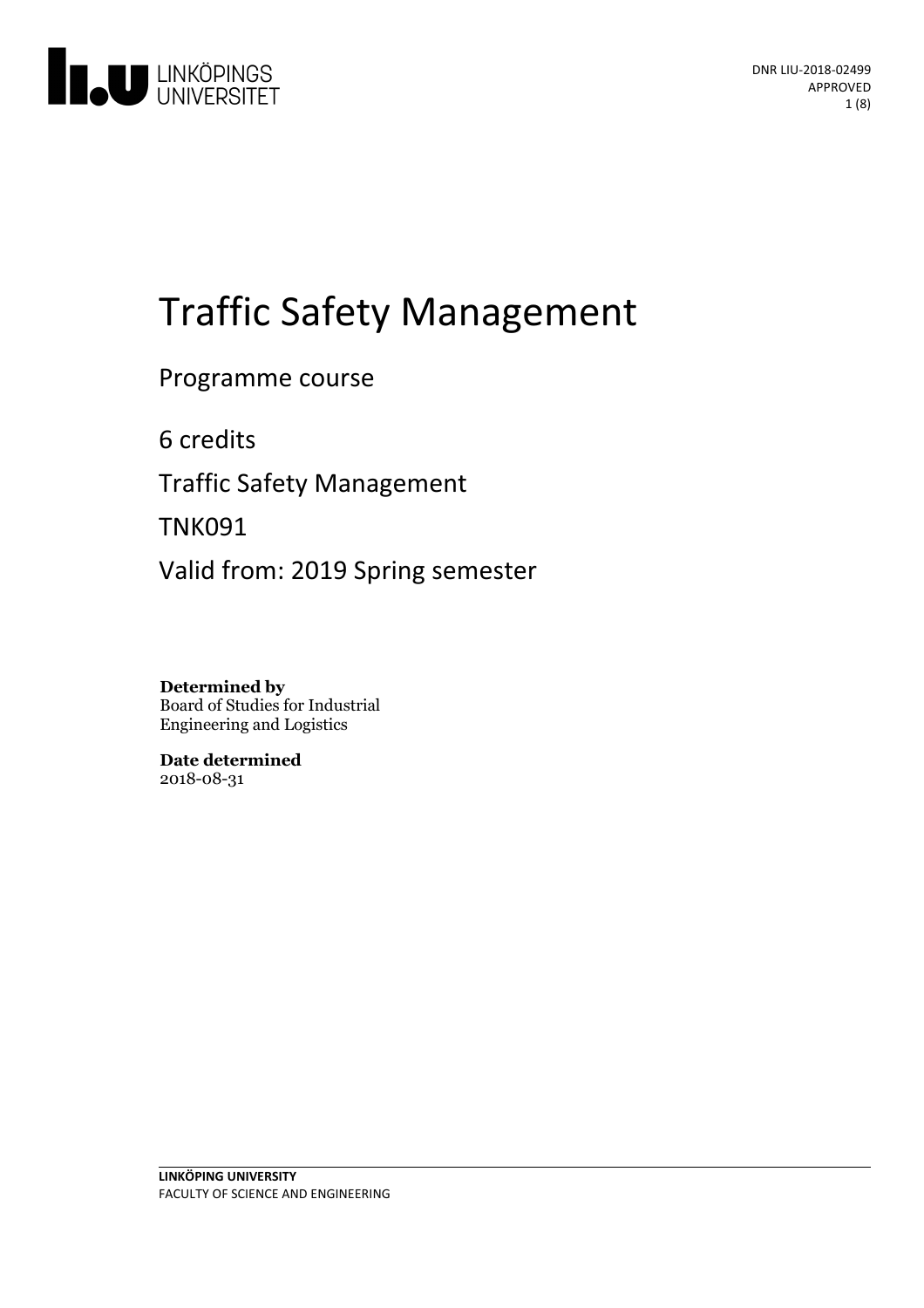# Main field of study

Transportation Systems Engineering

Course level

Second cycle

### Advancement level

A1X

## Course offered for

- Master's Programme in Intelligent Transport Systems and Logistics
- Communications, Transport and Infrastructure, M Sc in Engineering

# Specific information

Please note! The course is only available in period 2, fall 2019.

## Entry requirements

Note: Admission requirements for non-programme students usually also include admission requirements for the programme and threshold requirements for progression within the programme, or corresponding.

# **Prerequisites**

Admission requirements for master programme/master level.

# Intended learning outcomes

Road traffic accidents are a worldwide public health and economic problem. The aim of the course is to provide students with the basic theoretical and practical knowledge about traffic safety theories, causes, problems and countermeasures. After completion of the course the student will be able to

- Understand the size, quality and the trend of the road safety problem in
- 
- different societies.<br>• Identify the main accident factors, exposure and accident risks.<br>• Determine which factors influence the number and severity of accidents.<br>• Study and evaluate different applications e.g. Intelligent
- Systems (ITS) that enhance road safety.<br>• Set up a national traffic safety activity plan over 5-15 years period of time.
- 

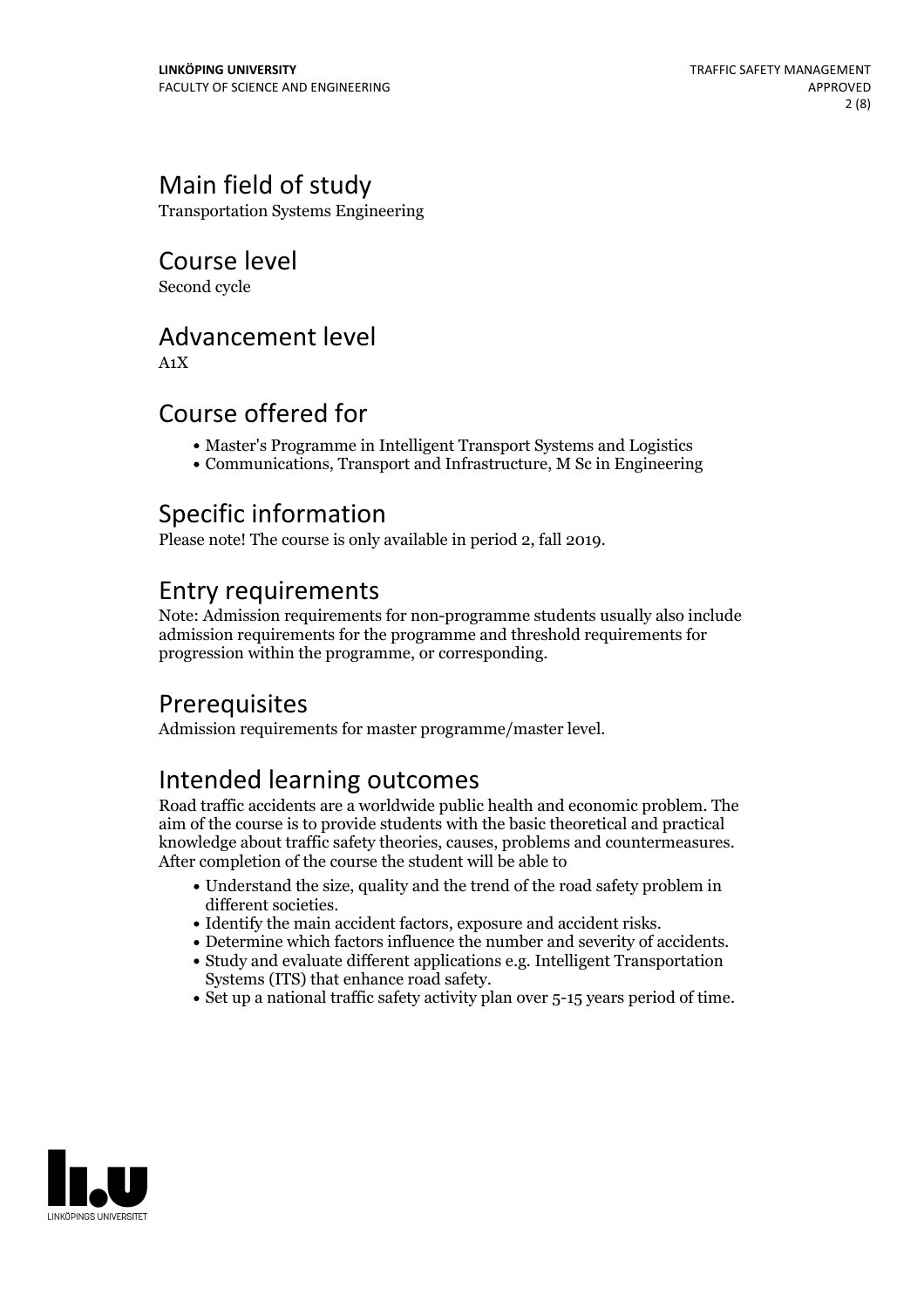### Course content

The course is divided into two parts of which the first covers factors of importance to road safety as well as their effects on traffic safety:

- Traffic safety and society development in a global perspective
- Speed and safety
- Alcohol and driving
- Motorcyclists safety
- Pedestrians and cyclists safety
- Data collection and analysis
- Driver education and licensing
- Traffic police management
- Road safety campaigns
- Traffic engineering
- Vehicle safety
- ITS applications in road safety

The second part will be an analysis of the traffic safety situation on a regional or national level covering:

- Setting up of activity plans for safety and analysis of its effects
- Set up of a National Traffic Safety Program

# Teaching and working methods

The course includes lectures and group works. Each group of students should prepare seminar presentation by the end of each part of the course and be opponents on each other's papers.

## Examination

| UPG1 Written project work and oral presentation | 2 credits $U, 3, 4, 5$ |                        |
|-------------------------------------------------|------------------------|------------------------|
| UPG2 Assignment                                 | 1 credits $U, 3, 4, 5$ |                        |
| UPG3 Written project work and oral presentation |                        | 3 credits $U, 3, 4, 5$ |

### Grades

Four-grade scale, LiU, U, 3, 4, 5

Department

Institutionen för teknik och naturvetenskap

### Director of Studies or equivalent

Erik Bergfeldt

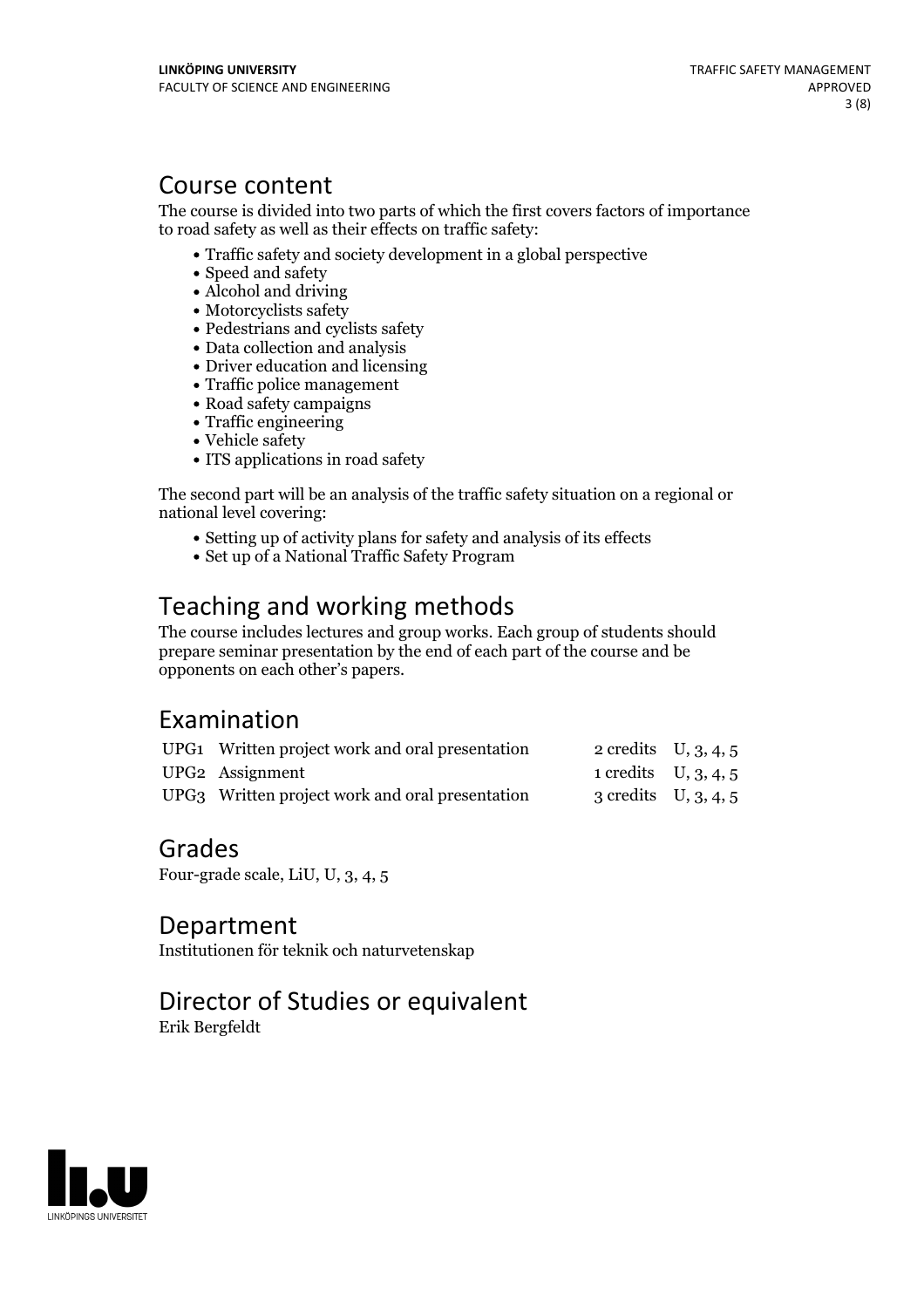# Examiner

Ghazwan Al-Haji

# Education components

Preliminary scheduled hours: 57 h Recommended self-study hours: 103 h

# Course literature

### **Books**

Evans, Leonard, (2004) *Traffic safety* ISBN: 0975487108 Bloomfield Hills, Mich. : Science Serving Society, c2004. Evans, Leonard, (1991) *Traf ic safety and the driver* ISBN: 0442001630 New York : Van Nostrand Reinhold, c1991.

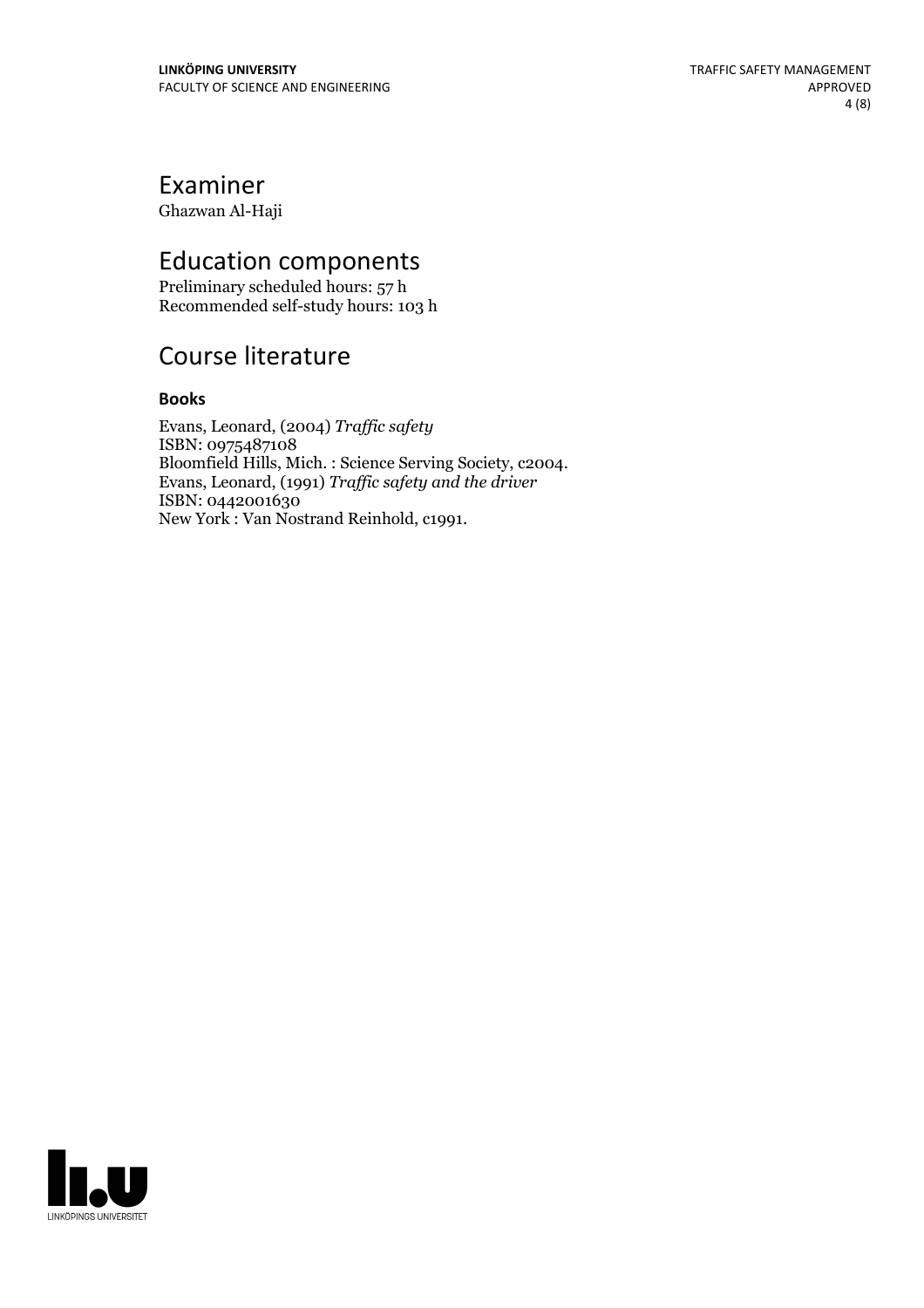# **Common rules**

### **Course syllabus**

A syllabus has been established for each course. The syllabus specifies the aim and contents of the course, and the prior knowledge that a student must have in order to be able to benefit from the course.

### **Timetabling**

Courses are timetabled after a decision has been made for this course concerning its assignment to a timetable module. A central timetable is not drawn up for courses with fewer than five participants. Most project courses do not have a central timetable.

### **Interrupting a course**

The vice-chancellor's decision concerning regulations for registration, deregistration and reporting results (Dnr LiU-2015-01241) states that interruptions in study are to be recorded in Ladok. Thus, all students who do not participate in a course for which they have registered must record the interruption, such that the registration on the course can be removed. Deregistration from <sup>a</sup> course is carried outusing <sup>a</sup> web-based form: www.lith.liu.se/for-studenter/kurskomplettering?l=sv.

### **Cancelled courses**

Courses with few participants (fewer than 10) may be cancelled or organised in a manner that differs from that stated in the course syllabus. The board of studies is to deliberate and decide whether a course is to be cancelled orchanged from the course syllabus.

### **Regulations relatingto examinations and examiners**

Details are given in a decision in the university's rule book: http://styrdokument.liu.se/Regelsamling/VisaBeslut/622678.

### **Forms of examination**

### **Examination**

Written and oral examinations are held at least three times a year: once immediately after the end of the course, once in August, and once (usually) in one of the re-examination periods. Examinations held at other times are to follow a decision of the board of studies.

Principles for examination scheduling for courses that follow the study periods:

courses given in VT1 are examined for the first time in March, with re-

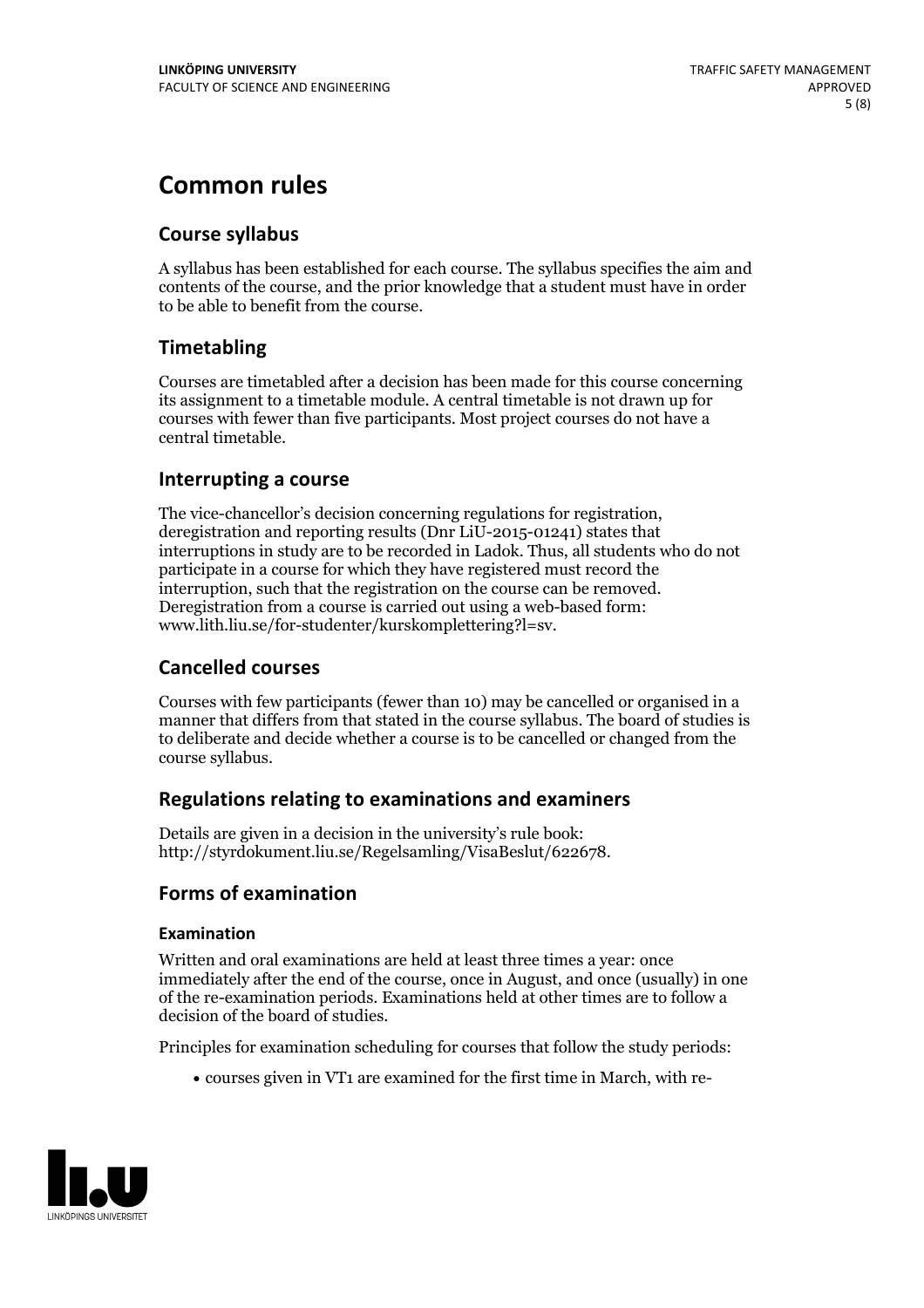examination in June and August

- courses given in VT2 are examined for the first time in May, with re-examination in August and October
- courses given in HT1 are examined for the first time in October, with re-examination in January and August
- courses given in HT2 are examined for the first time in January, with re-examination at Easter and in August.

The examination schedule is based on the structure of timetable modules, but there may be deviations from this, mainly in the case of courses that are studied and examined for several programmes and in lower grades (i.e. 1 and 2).

- Examinations for courses that the board of studies has decided are to be held in alternate years are held only three times during the year in which
- the course is given.<br>• Examinations for courses that are cancelled or rescheduled such that they are not given in one or several years are held three times during the year that immediately follows the course, with examination scheduling that corresponds to the scheduling that was in force before the course was cancelled or rescheduled.<br>• If teaching is no longer given for a course, three examination occurrences
- are held during the immediately subsequent year, while examinations are at the same time held for any replacement course that is given, or alternatively in association with other re-examination opportunities. Furthermore, an examination is held on one further occasion during the next subsequent year, unless the board of studies determines otherwise.<br>• If a course is given during several periods of the year (for programmes, or
- on different occasions for different programmes) the board orboards of studies determine together the scheduling and frequency of re-examination occasions.

#### **Registration for examination**

In order to take an examination, a student must register in advance at the Student Portal during the registration period, which opens 30 days before the date of the examination and closes 10 days before it. Candidates are informed of the location of the examination by email, four days in advance. Students who have not registered for an examination run the risk of being refused admittance to the examination, if space is not available.

Symbols used in the examination registration system:

- \*\* denotes that the examination is being given for the penultimate time.
- \* denotes that the examination is being given for the last time.

#### **Code of conduct for students during examinations**

Details are given in a decision in the university's rule book: http://styrdokument.liu.se/Regelsamling/VisaBeslut/622682.

#### **Retakes for higher grade**

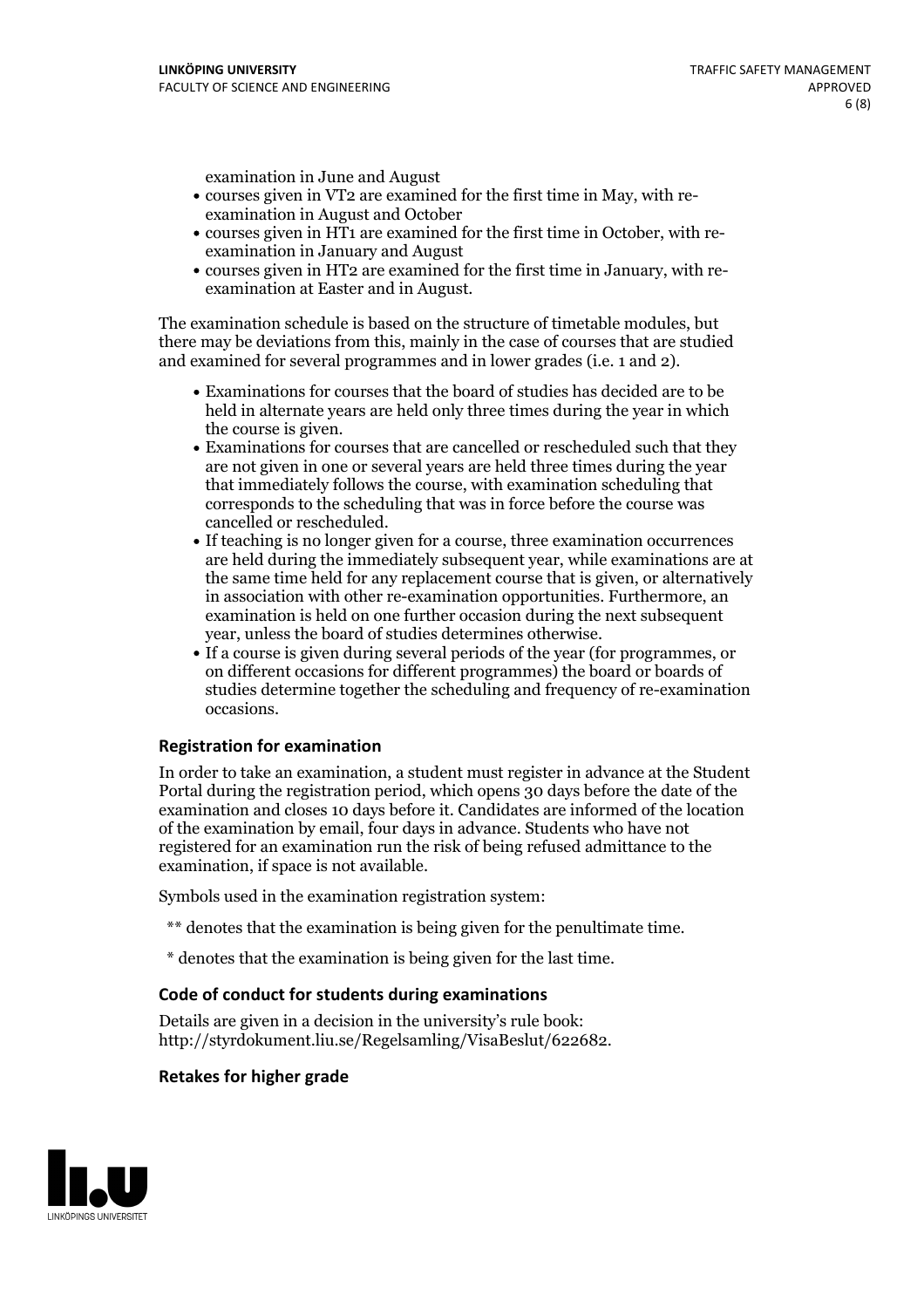Students at the Institute of Technology at LiU have the right to retake written examinations and computer-based examinations in an attempt to achieve a higher grade. This is valid for all examination components with code "TEN" and "DAT". The same right may not be exercised for other examination components, unless otherwise specified in the course syllabus.

#### **Retakes of other forms of examination**

Regulations concerning retakes of other forms of examination than written examinations and computer-based examinations are given in the LiU regulations for examinations and examiners, http://styrdokument.liu.se/Regelsamling/VisaBeslut/622678.

#### **Plagiarism**

For examinations that involve the writing of reports, in cases in which it can be assumed that the student has had access to other sources (such as during project work, writing essays, etc.), the material submitted must be prepared in accordance with principles for acceptable practice when referring to sources (references or quotations for which the source is specified) when the text, images, ideas, data, etc. of other people are used. It is also to be made clear whether the author has reused his or her own text, images, ideas, data, etc. from previous examinations.

A failure to specify such sources may be regarded as attempted deception during examination.

#### **Attempts to cheat**

In the event of <sup>a</sup> suspected attempt by <sup>a</sup> student to cheat during an examination, or when study performance is to be assessed as specified in Chapter <sup>10</sup> of the Higher Education Ordinance, the examiner is to report this to the disciplinary board of the university. Possible consequences for the student are suspension from study and a formal warning. More information is available at https://www.student.liu.se/studenttjanster/lagar-regler-rattigheter?l=sv.

#### **Grades**

The grades that are preferably to be used are Fail (U), Pass (3), Pass not without distinction  $(4)$  and Pass with distinction  $(5)$ . Courses under the auspices of the faculty board of the Faculty of Science and Engineering (Institute of Technology) are to be given special attention in this regard.

- 1. Grades U, 3, 4, 5 are to be awarded for courses that have written
- examinations. 2. Grades Fail (U) and Pass (G) may be awarded for courses with <sup>a</sup> large degree of practical components such as laboratory work, project work and group work.

#### **Examination components**

- 
- 1. Grades U, 3, 4, <sup>5</sup> are to be awarded for written examinations (TEN). 2. Grades Fail (U) and Pass (G) are to be used for undergraduate projects and other independent work.